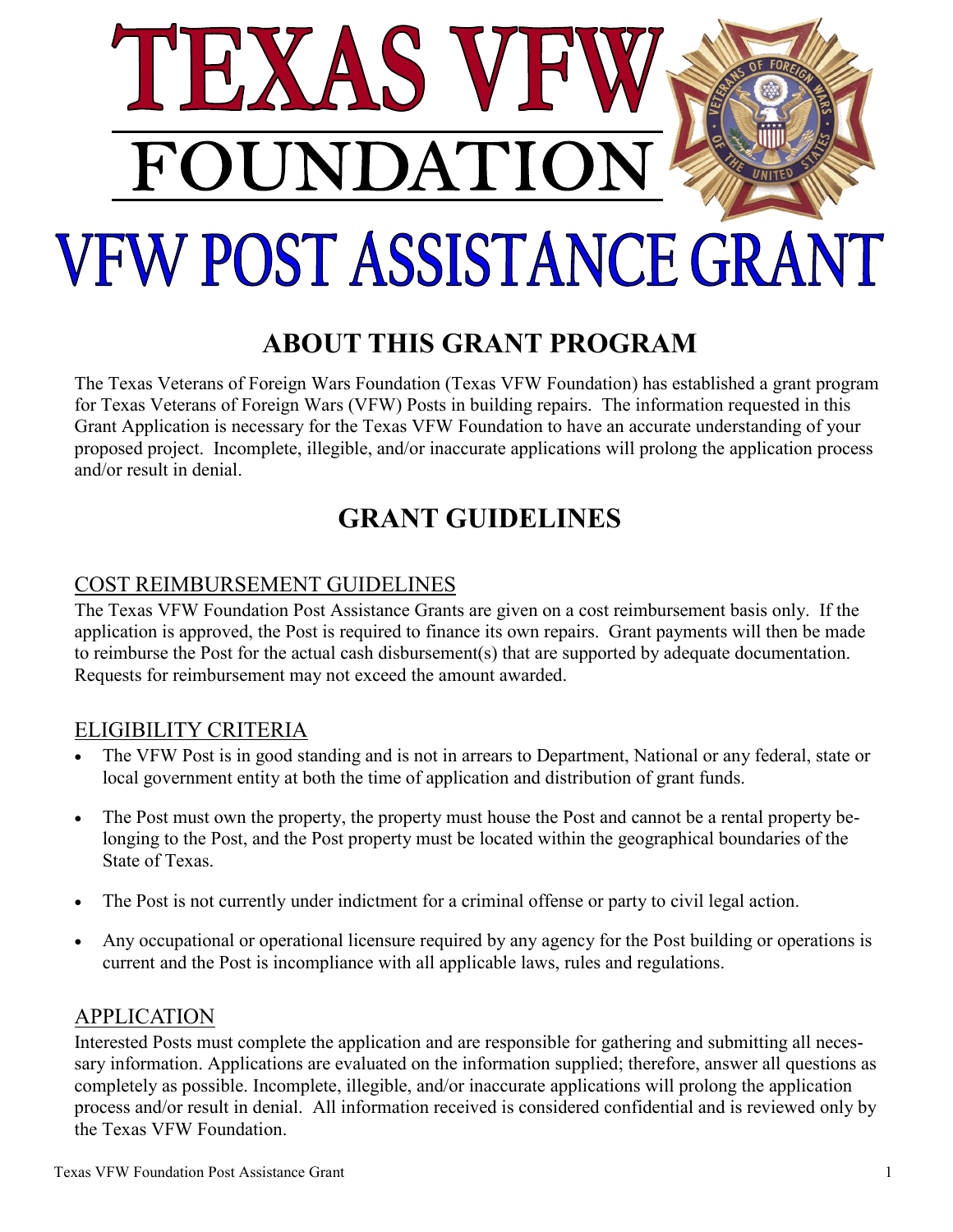## SELECTION OF RECIPIENTS

Selection of recipients is made by a review committee of the Texas VFW Foundation. All applicants agree to accept the decision as final. Not all applicants to the program will be selected as recipients.

#### PAYMENT OF GRANTS

Grant payments are reimbursements to the Post for the actual cash disbursement(s). Requests for reimbursement must be on Post letterhead with adequate supporting documentation. Supporting documentation may be a paid invoice, receipt of payment, cancelled check, or other proof of paid service. For tax purposes, the Post must retain completed IRS Form W-9 on all eligible vendors. Requests for reimbursement may not exceed the amount awarded. The Foundation will issue grant funds within sixty (60) days from receipt of approved reimbursement request.

#### REVISIONS

The Texas VFW Foundation reserves the right to review the conditions and procedures of this grant program and to make changes at any time including termination of the program.

#### MAILING ADDRESS

All materials, including transcript, must be addressed to: **Texas VFW Foundation**

**P.O. Box 14468 Austin, Texas 78761**

#### CERTIFICATION

Texas VFW Foundation has the sole responsibility for selecting recipients based on criteria as set forth in the program's description. This application becomes the property of Texas VFW Foundation. (Please keep a copy for your files).

I understand that only completed applications will be considered. I acknowledge decisions are final. I certify I meet eligibility requirements of the program as described in the guidelines and the information provided is complete and accurate to the best of my knowledge. If requested, I will provide proof of information, including. Falsification or intentional omission of requested information may result in termination of any award granted. If selected as a recipient, I also agree to allow the Texas VFW Foundation and the Texas VFW to use my Post information and photographs of the project I will provide for promotional purposes.

| Post Commanders Signature: | Date: |  |
|----------------------------|-------|--|
|                            |       |  |

Post Commanders Name:  $\blacksquare$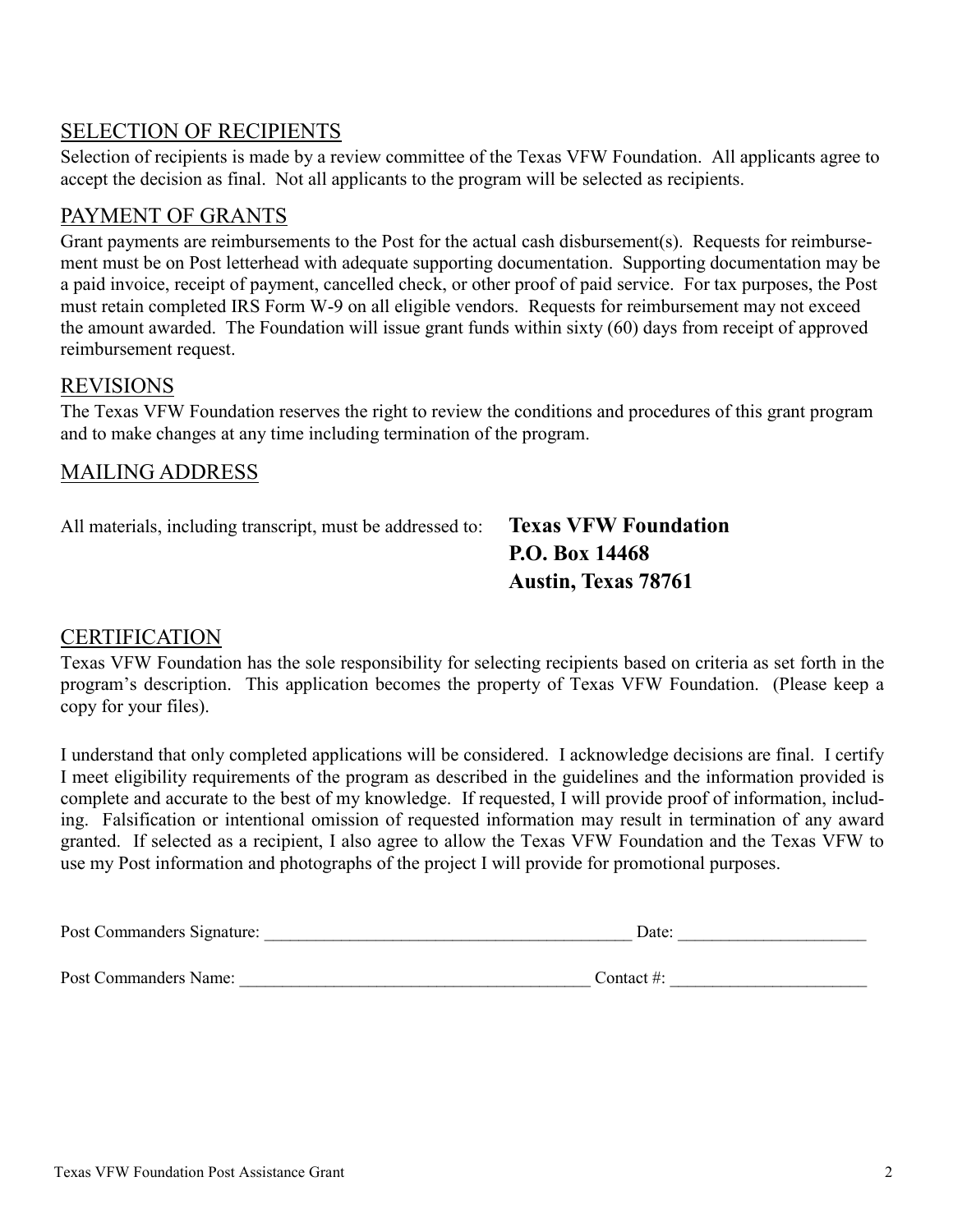All applications are individually reviewed on a caseby-case basis. Submitting an application does not guarantee payment of funds. The Texas VFW Foundation reserves the right to make exceptions on a caseby-case basis.

# FW POST ASSISTANCE GRANT

| TYPE OR PRINT ALL INFORMATION EXCEPT SIGNATURES<br>Completeness and neatness ensure your application will be reviewed properly. |                      |                                         |  |  |
|---------------------------------------------------------------------------------------------------------------------------------|----------------------|-----------------------------------------|--|--|
|                                                                                                                                 |                      |                                         |  |  |
|                                                                                                                                 |                      | POST NUMBER                             |  |  |
|                                                                                                                                 |                      |                                         |  |  |
| STATE:                                                                                                                          | <b>COUNTY:</b>       | ZIP:                                    |  |  |
|                                                                                                                                 | EMAIL:               |                                         |  |  |
|                                                                                                                                 |                      | <b>CHARTER</b><br>DATE:                 |  |  |
|                                                                                                                                 |                      |                                         |  |  |
|                                                                                                                                 | EMAIL:               |                                         |  |  |
|                                                                                                                                 |                      |                                         |  |  |
|                                                                                                                                 |                      |                                         |  |  |
|                                                                                                                                 | PROJECT DESCRIPTION: | POST INFORMATION<br>PROJECT INFORMATION |  |  |

EXAS V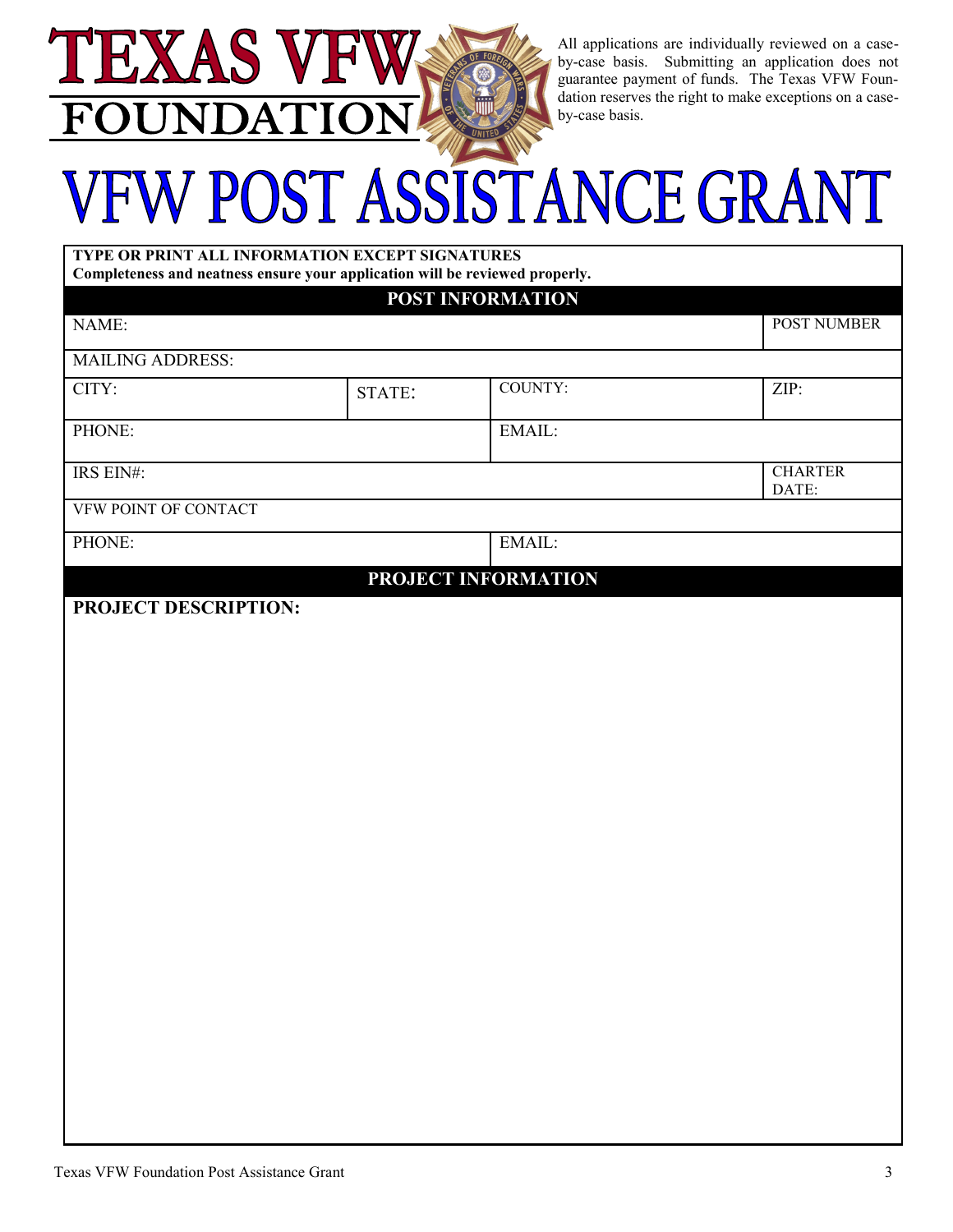#### **FINANCIAL INFORMATION**

| FINANCIAL INFUNNIA LIUN               |                                     |
|---------------------------------------|-------------------------------------|
| <b>TOTAL BUDGET AMOUNT-S</b>          | <b>TOTAL AMOUNT REQUESTED-\$</b>    |
| <b>Amount from Post Funds-S</b>       | <b>Amount from District Funds-S</b> |
| <b>Amount from Community-S</b>        | <b>Amount from Post members-S</b>   |
| <b>BUDGET ITEMS</b>                   |                                     |
| <b>Permits</b>                        | \$                                  |
| <b>Architect Original Drawings</b>    | \$                                  |
| <b>Engineering Plans</b>              | \$                                  |
| <b>Survey</b>                         | \$                                  |
| <b>Utility Connect Costs</b>          | \$                                  |
| <b>Code Inspections</b>               | \$                                  |
| <b>Demolition</b>                     | \$                                  |
| Plumbing                              | \$                                  |
| <b>Roofing</b>                        | \$                                  |
| <b>Electrical</b>                     | \$                                  |
| <b>HVAC</b>                           | \$                                  |
| Foundation                            | \$                                  |
| <b>Interior Build Out</b>             | \$                                  |
| <b>Exterior Build Out</b>             | \$                                  |
| <b>Fire Sprinkler System</b>          | \$                                  |
| <b>Kitchen</b>                        | \$                                  |
| Sewer/Septic                          | \$                                  |
| <b>Insulation</b>                     | \$                                  |
| Parking/Driveway                      | \$                                  |
| Landscaping                           | \$                                  |
| <b>Flooring</b>                       | \$                                  |
| <b>Rental Storage</b>                 | \$                                  |
| <b>Equipment Rental</b>               | \$                                  |
| <b>Skilled Labor</b>                  | \$                                  |
| <b>Construction Dumpster Rental</b>   | \$                                  |
| <b>Outdoor Portable Toilet</b>        | \$                                  |
| <b>Stairs/Elevators</b>               | \$                                  |
| <b>Windows/Doors</b>                  | \$                                  |
| <b>ADA Upgrades</b>                   | \$                                  |
| <b>Asset Protection/Security</b>      | \$                                  |
| Fireplace/Chimney/Exhaust             | \$                                  |
| Other* Provide itemized list of this. | \$                                  |